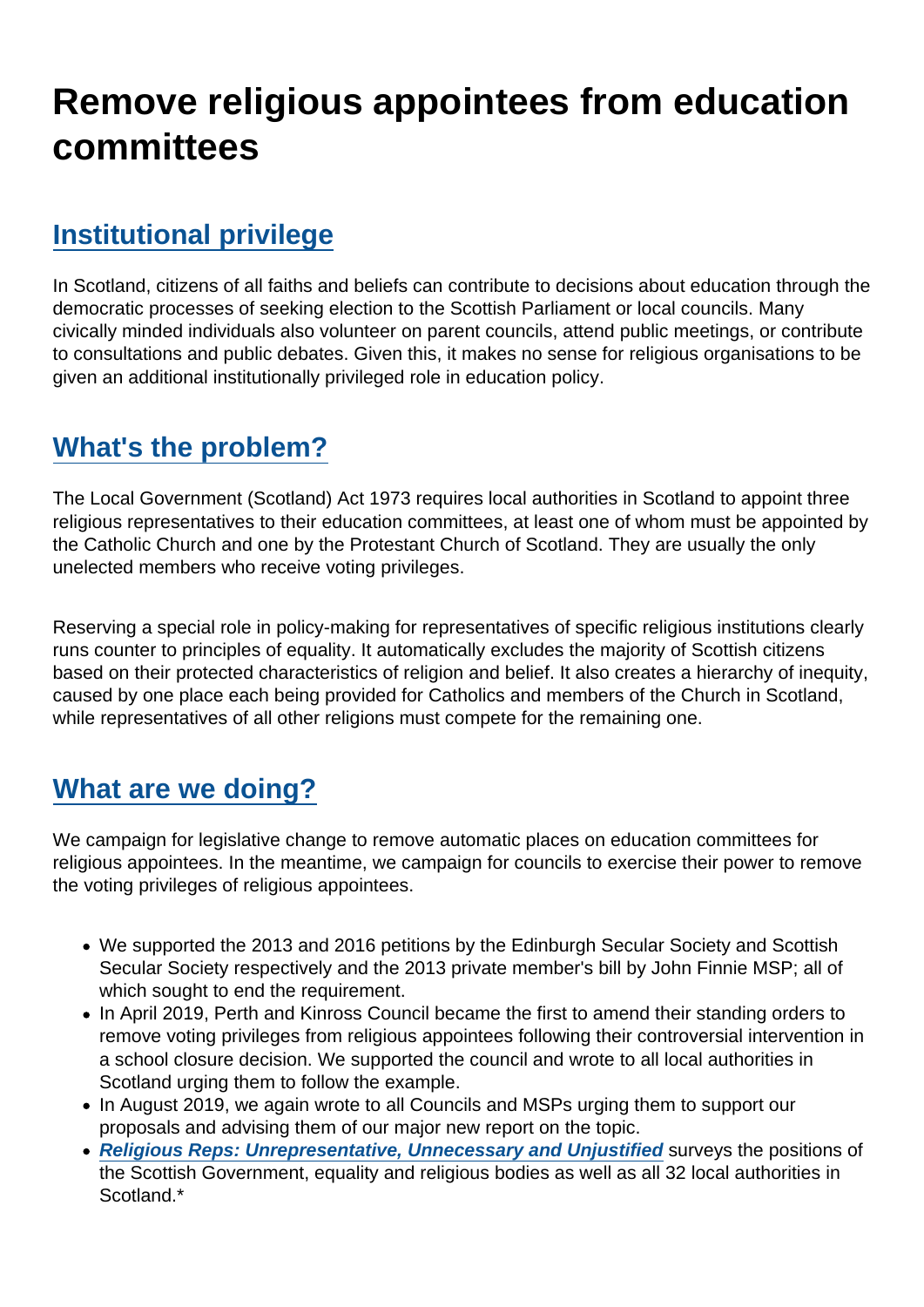- We play a prominent role in the ongoing debate over removing religious appointees from education committees, we lobby MPs and decision makers to promote our vision for a secular and inclusive education system.
- We regularly provide support and advice for parents who are experiencing difficulties regarding religious appointees in schools, collective worship, from issues regarding admissions to problems with RE, faith schools. If you're having issues related to religious appointees in schools and would like our support, [please contact us.](https://www.secularism.org.uk/advice.html)

The report systematically examines and refutes the arguments put forward for retaining religious appointees. It has been endorsed by the Edinburgh Secular Society (ESS) and Scottish Secular Society (SSS), who led petitions on the subject at the Scottish Parliament in 2013 and 2016 respectively.

Churches have not owned our schools since 1872. That there remain these unchallenged religious privileges in education is tantamount to selling a house but retaining a back door key. Religious believers now account for fewer than half of all Scots with Christianity being a further subset of that minority and numbers plunge even further amongst the young. Faith groups argue that they bring a politically neutral wisdom to the table. This is an absurd idea. They lobby the government every day with their own ideologies. In our campaign of May 2013 Edinburgh Secular Society uncovered examples of creationist views held by religious nominees and of votes cast to maintain the sectarian segregation of children.

Neil Barber (communications officer, Edinburgh Secular Society)

This century-old arrangement was originally put in place to protect the interests of the Churches whose schools were being merged into the national system. But surely, now, we can agree that the only interests that matter are those of the children, and the wider community of which they are part.

Professor Paul Braterman (spokesperson on education, Scottish Secular Society)

\* An earlier version of this report erroneously listed Audrey McAuley as a religious appointee for Perth and Kinross Council. This has been corrected.

What you can do:

\* Required Field

Let us know if you support this campaign

Messages of support help inform our future work on this issue.

Name\*:

Email\*: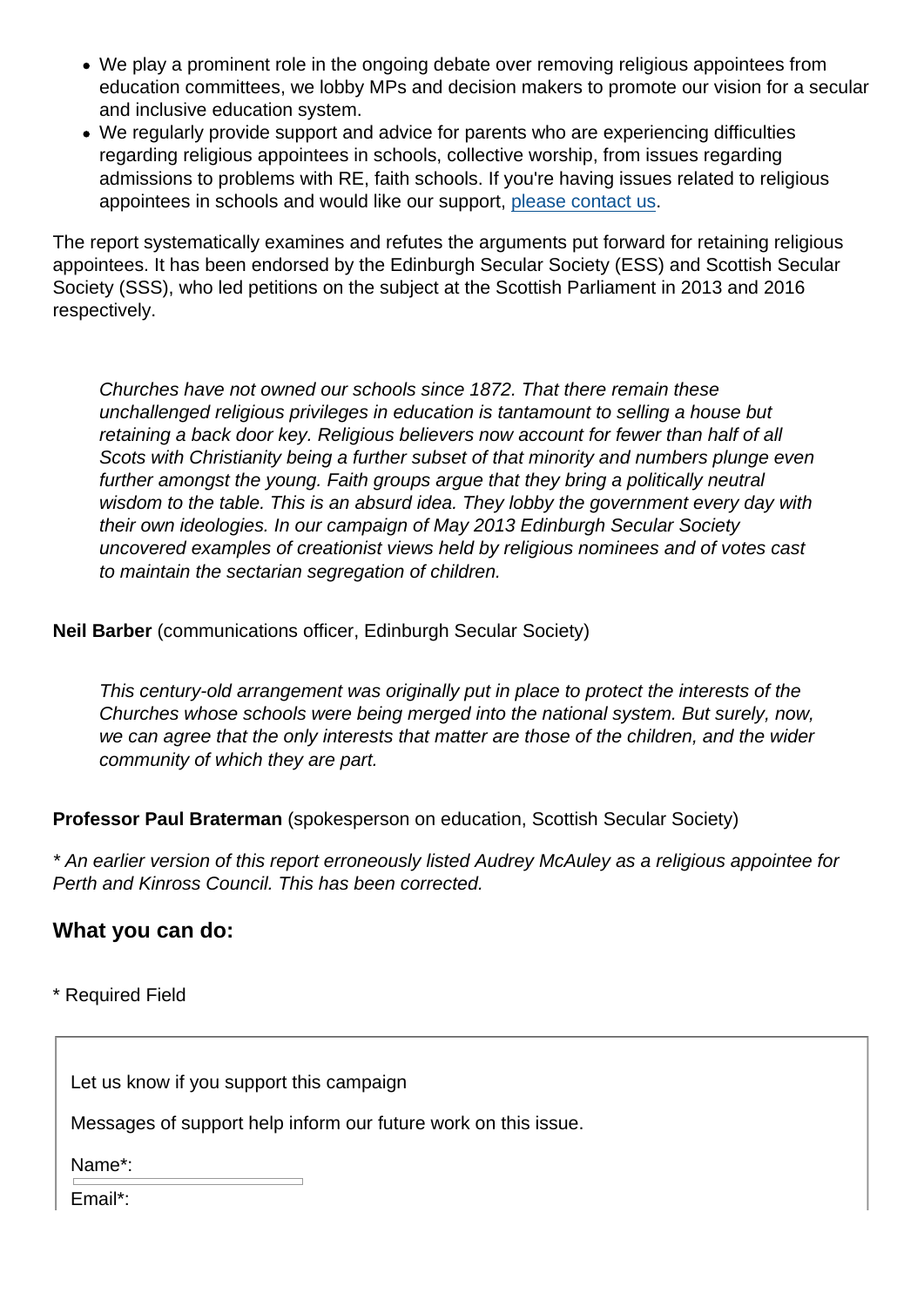[Your message of support:](https://twitter.com/intent/tweet?url=https://www.secularism.org.uk/religiousappointees/&text=Please+share+this+new+report+"Religious+Reps:+Unrepresentative,+Unnecessary+and+Unjustified".+It+makes+the+case+for+removing+automatic+religious+appointees+from+education+committees+in+Scotland.&via=NatSecSoc)

Please leave a message of support for the campaign. Responses may be used in accordance with our supporter comment policy.

Postcode:

Would you like to join our newsletter to be kept up to date with this and our other campaigns? &Yes

Do you want to receive local updates based on your postcode?  $8y_{ex}$ 

Count me in Reset Reset

#### Supporter comments

I know of a non-Catholic teacher in a Catholic school, who has been told by the head teacher, that promotion will be out of the question!

### Robert, from KIRKCALDY

Public powers should require public approval via electoral systems. Religious appointees have the power but not the approval. Do MSPs support democracy or religious privilege?

### Robert, from PERTH

[More supporter comments >>>](https://www.secularism.org.uk/religiousappointees/comments.html)

### Write to your MSPs

Ask them to remove the requirement for councils to include religious appointees on their education committees with our template letter.

Enter Postcode:

Find my MSP

Please share this new report "Religious Reps: Unrepresentative, Unnecessary and Unjustified". It makes the case for removing automatic religious appointees from education committees in Scotland. Click to tweet Scots of all backgrounds should have an equal chance to participate in education decision making, it's undemocratic and discriminatory to give religious organisations special representation on education committees. Click to tweet